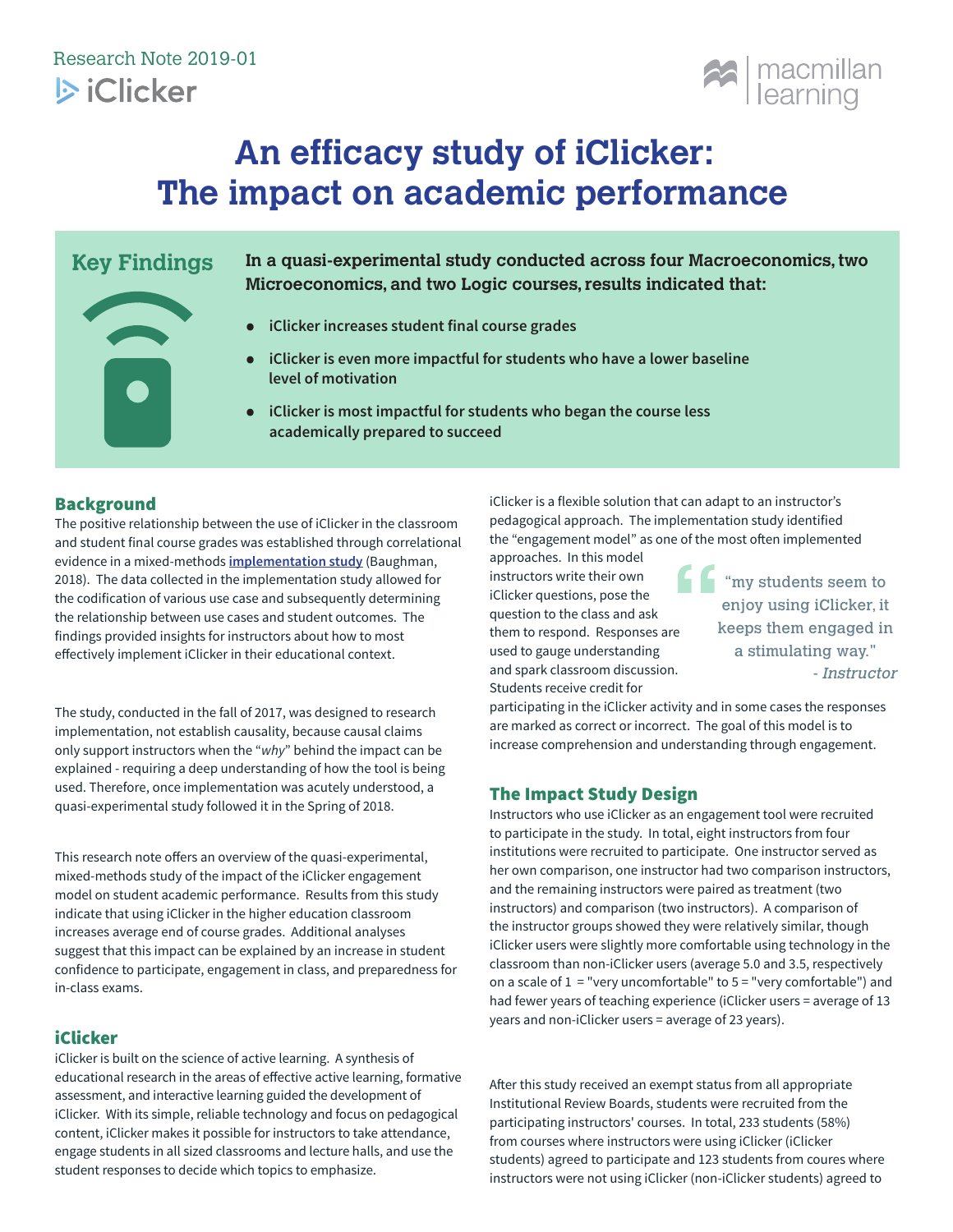

participate (25%). iClicker students were slightly more academically prepared to succeed than were noniClicker students (3.37 and 3.25 high school grade point average, respectively) and had a slightly higher baseline motivation level (3.62 and 3.38, respectively on a scale of 1-5).

#### Data analysis

A mixed methods analysis was implemented to study the impact of iClicker on academic performance. Qualitative data captured through classroom observations, student focus groups, and instructor interviews were collected from both iClicker and non-iClicker classrooms. Quantitative data including student and instructor preand post-surveys, iClicker implementation data, student usage data, and final course grades were collected from both groups as well.

A hierarchicical linear model was run to understand nested group differences, but the intraclass correlation compbined with small group sample sizes rendered the model inappropriate. Therefore, an analysis of various

was implemented through an ANCOVA to determine group differences. The model controlled for prior academic performance, as reported through high school grade point average, and baseline motivation to account for non-randomization of our samples and the difference in group averages.

#### Results

Results from these analyses indicate that iClicker positively impacts academic performance in the classroom. Results also indicate that the impact is even more significant for students with a lower baseline motivation entering the course and for students who are less academically prepared to succeed.

Results from these analyses also suggest that the impact on academic performance may be due to increased in-class engagement as well as iClicker driving instructor-student and student-student discussions, which may be related to increased student comprehension of course material.

#### iClicker significantly increases end of course grades

**Average final course grades were compared between all iClicker students and non-iClicker students. Students who had used iClicker had statistically significantly higher end of course grades (average end of course grade = 80.47) by almost 10 percentage points than students who did not use iClicker (average end of course grade = 74.44).** 

**To account for non-randomization and differences in average level of prior academic performance and baseline level of motivation, both variables were**  statistically controlled for ( $R^2$ = .19, Adj. **R2 = .17, \*p < .05).**

#### **Figure 1. Comparison of average end of course grades between all iClicker and non-iClicker students**

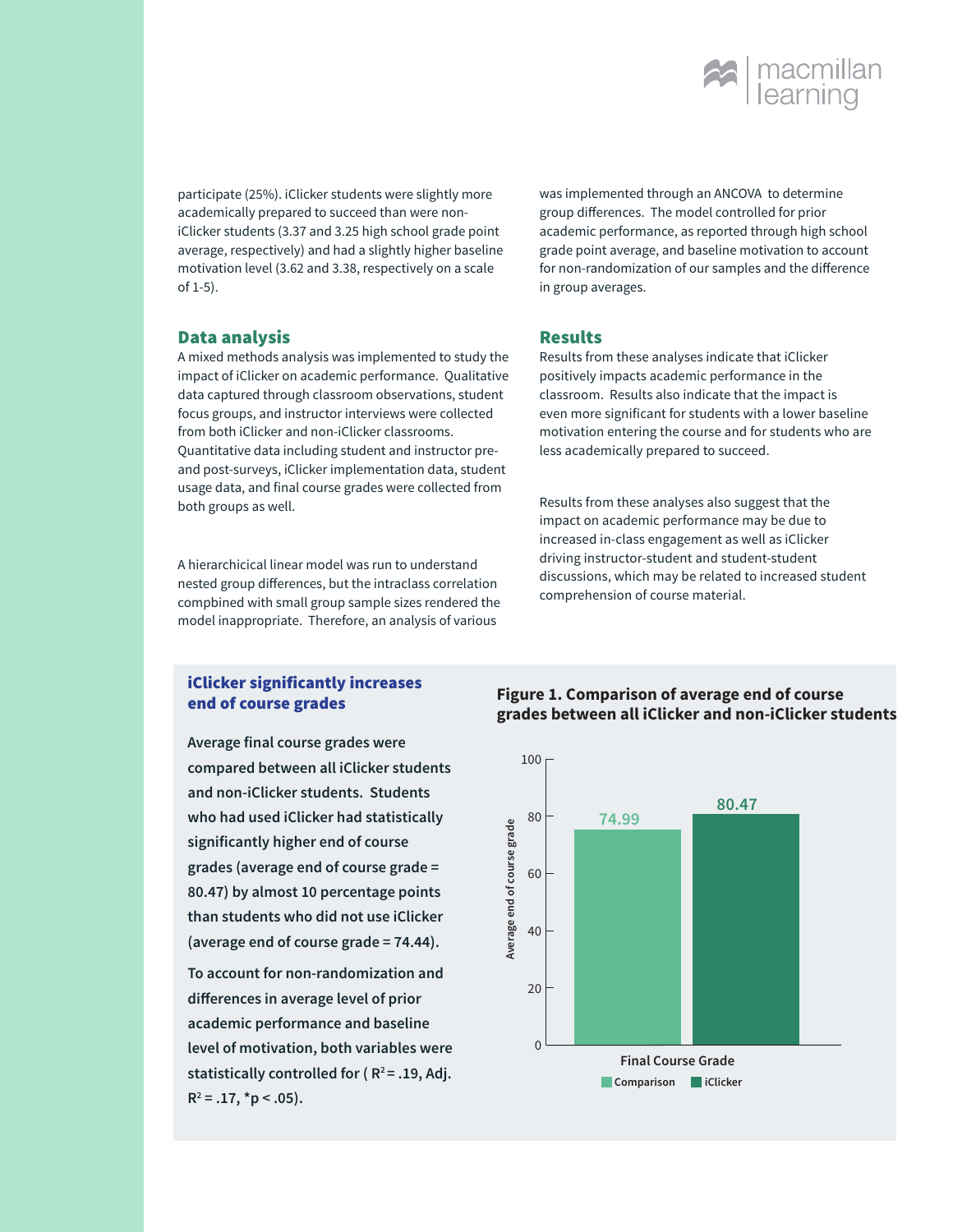

# iClicker increases end of course grades for students who are less motivated to succeed **and**  students who are more motivated to succeed.

**iClicker was developed on the science of active learning, which engages and motivates students therefore researchers hypothesized that the impact of iClicker would be even more substantial for students who had a low baseline motivation level. Results indicated that iClicker is even more impactful for this subset of students.**

**iClicker students categorized as "less motivated to succeed in the course" earned significantly higher end of course grades (average = 78.36) than non-iClicker students categorized the same way (average = 60.21). Similarly, iClicker students categorized as "more motivated to succeed" earned significantly higher end of course grades (average = 82.25) than non-iClicker students categrozied the same way (average = 79.57).**

#### **Figure 2. Comparison of end of course grades between iClicker and non-iClicker students by baseline level of motivation**



Note: baseline level of motivation was determined based on a set of items on the student pre-survey that asked<br>about student likelihood of attending the course, the amount of time they expected to spend studying for<br>the co

#### iClicker increases course grades for students who enter the course less academically prepared to succeed

**Based on the results of the 2018 implementation study it was also hypothesized that using iClicker would be even more impactful for students who enter the course less academically prepared to succeed, by helping them close skills gaps. Results indicated that it is even more impactful for this subset of students.**

**iClicker students who entered the course less academically prepared earned significantly higher end of course grades (average = 71.25) than noniClicker students categorized the same way (average = 50.28). Similarly, iClicker students categorized as "more academically prepared to succeed" earned significantly higher end of course grades (average = 83.24) than non-Clicker students categorized the same way (average = 73.03).**

### **Figure 3. Comparison of end of course grades between iClicker students and non-iClicker students by academic preparedness**



Note: academic preparedness was categorized by high school grade point average at graduation as<br>reported by the student on the pre-survey. The cutpoint for less and more academically prepared was<br>a high school grade point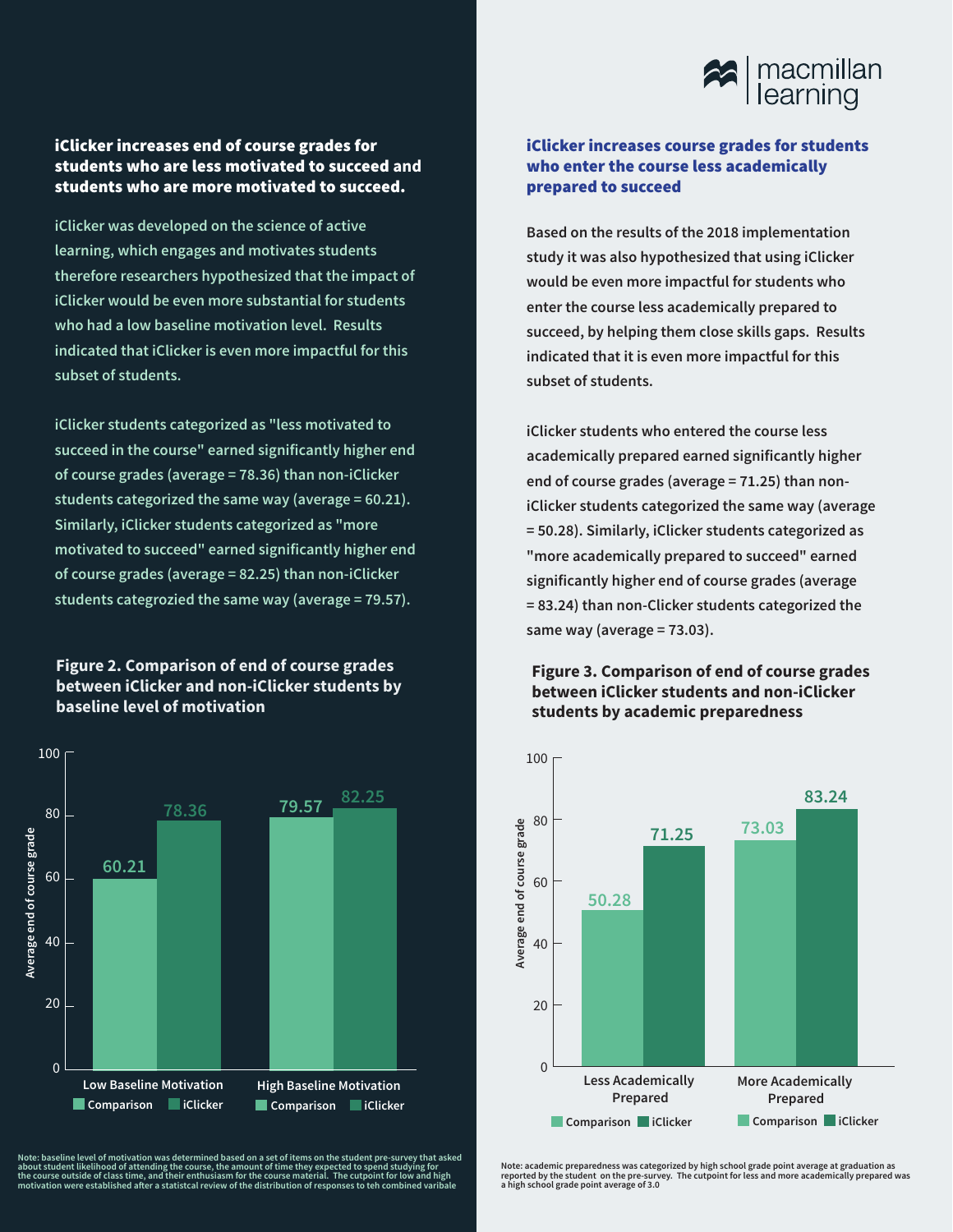

#### Impact context

Analyses of student and instructor survey data triangulated with observation and interview data suggest that the impacts are due (at least in part) to iClicker courses being more enjoyable, students feeling more confidence to participate in class, students being more engaged in class, and iClicker activities helping them prepare for inclass exams.

"I'm not one to answer questions in class for fear of being wrong and this allows me to make sure I do understand what's happening without being embarrassed if the answer is wrong".

-Student

One item on the post-survey asked students to rate, on a scale of  $1$  = "strongly disagree" to  $4$  = "strongly agree" the extent to which they agreed that this course was more enjoyable than other courses they were taking that semester because iClicker was being used. The average rating was 3.5. One student noted,"*Class is more entertaining when I get to use iClicker so I don't mind coming like I do in my other courses*". Further, a sentiment analysis was conducted on one open response item on the post-survey asking students "What are your general opinions of iClicker"? Student sentiment was 0.374 (range -1 to 1) indicating that students have a strong positive sentiment of iClicker.

Results also strongly suggest that iClicker gives students more confidence to participate in class. In addition to a rating of 3.6 (on the same 1-4 scale), "confidence to participate" was noted in 45% of responses to the open response item asking about general perceptions. An example of a representative response is, "*I think it is helpful because you dont have to answer a question out loud but instead answer it via clicker so you don't feel bad about getting the answer wrong*" and another, "*I'm not one to answer questions in class for fear of being wrong and this allows me to make sure I do understand what's happening without being embarrassed if the answer is wrong*".

One item on the iClicker student post-survey asked students to report (on a scale of  $1 =$  "strongly disagree" through  $5 =$ "strongly agree") the extent to which they agree that they were more engaged in this course than in other college courses that they take. On average, students agree (average rating = 4.2) that they are more engaged in the course using iClicker.

Interestingly, a comparison of an engagement scale that was asked on both the iClicker and non-iClicker student post-survey showed no significant difference in the level of engagement between the two groups of students. However, when disaggregated and analyzed by baseline level of motivation, results showed that iClicker student who were categorized as having a lower baseline level of motivation to succeed in the course were significantly more engaged in class (3.70) than were non-iClicker students who were categorized the same way (3.12) suggesting that iClicker is most engaging for students with lower levels of motivation.

One item on the iClicker student post-survey asked students to rate the extent to which they agree that using iClicker helped them prepare for in-class assessments and students tended to either agree or strongly agree that it did (average rating 3.5).

The results from this study, combined with the findings from the 2018 implementation study also provide important insights into the effectiveness of various implementation models and could support professional development. For example, we have learned that the more iClicker questions that an instructor asks in class, the

# AMPLIFYIng the IMPACT

Our research suggests that trying these strategies may increase the positive impact of iClicker

**1. Ask more in-class iClicker questions**  this is related to higher final course grades

**2. Mark responses as correct or incorrect and incorporate scores into student grades** this drives engagement

# **3. Share the distribution of results and discuss trends that stand out**

this helps to fill skills gaps and correct any misconceptions

**4. Explore peer-to-peer discussion of results** this drives engagement and comprehension